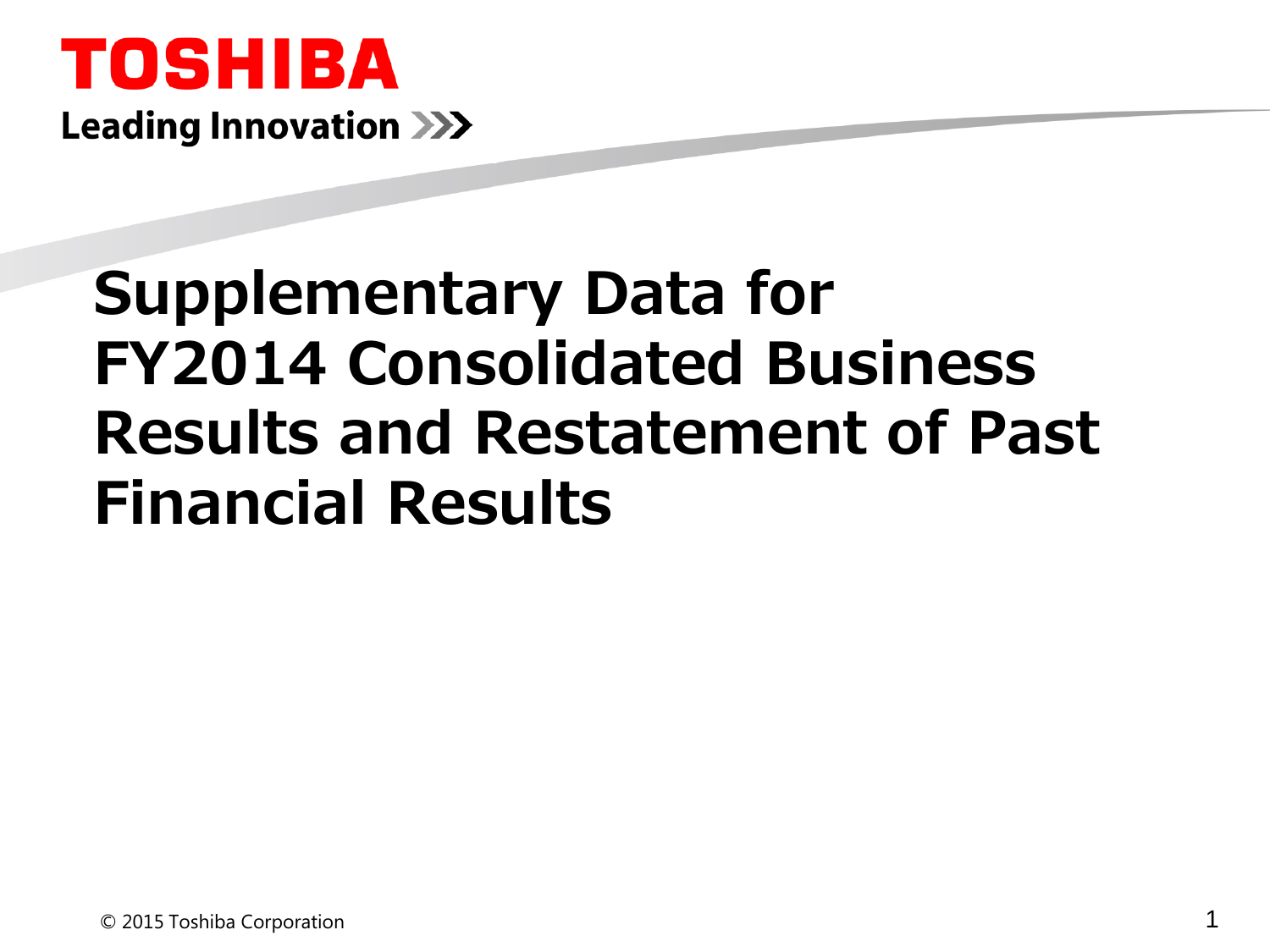#### **Semiconductor & Storage Products Results Breakdown**

| <b>Net Sales</b>    | FY2012 | FY2013  | FY2014  |
|---------------------|--------|---------|---------|
| <b>Discretes</b>    | 150.7  | 156.9   | 154.8   |
| <b>System LSIs</b>  | 223.2  | 198.9   | 177.9   |
| <b>Memories</b>     | 529.0  | 826.9   | 860.6   |
| Semiconductor Total | 902.9  | 1,182.7 | 1,193.3 |
| Storage Product     | 395.2  | 476.6   | 507.9   |

| Operating Income (Loss)                  | <b>FY2012</b> | FY2013 | $\sqrt{1}$ FY2014 |
|------------------------------------------|---------------|--------|-------------------|
| Semiconductor & Storage<br>Product Total | 47.7          | 238.6  | 215.8             |

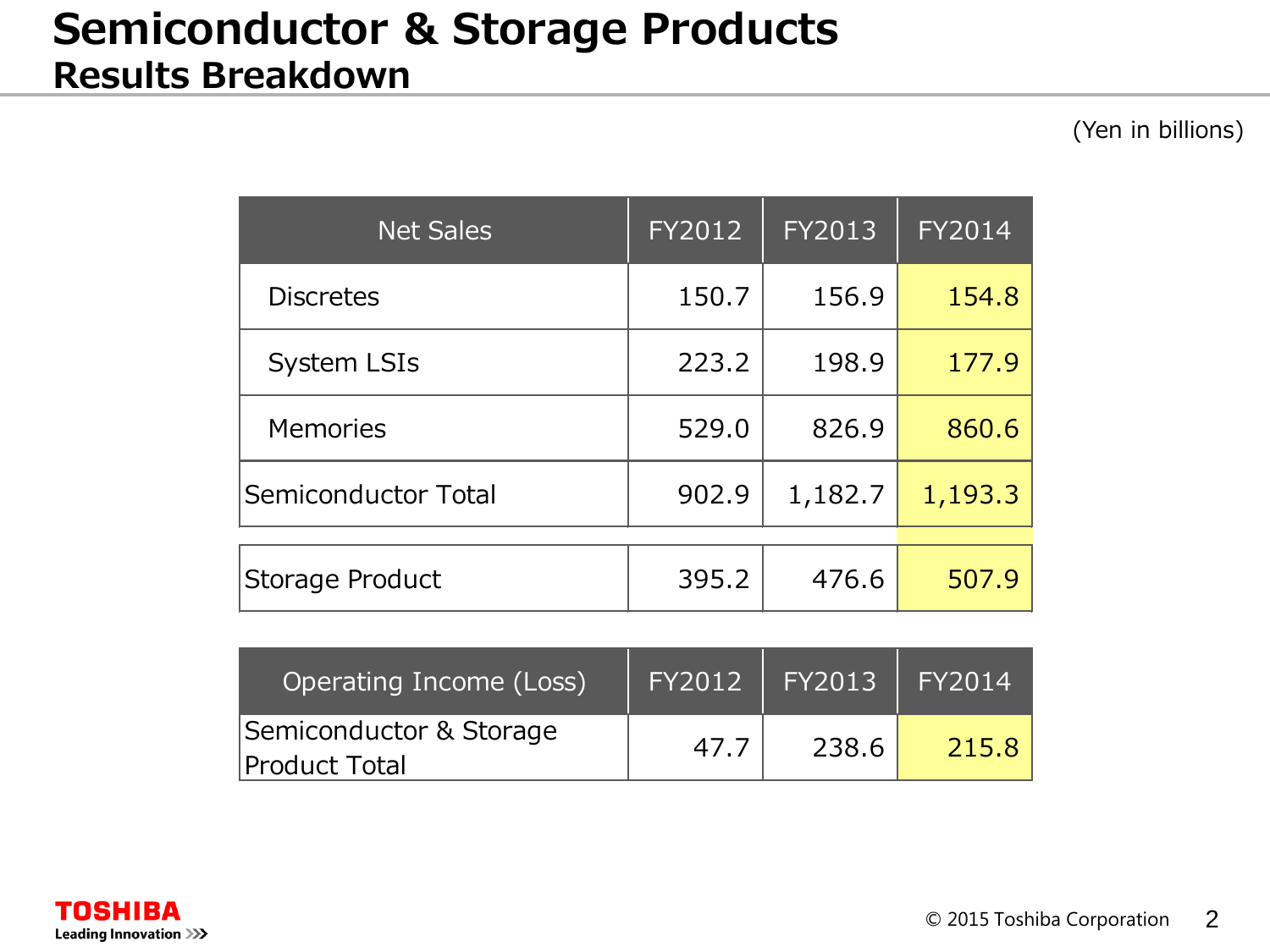#### **Semiconductor & Storage Products Quarterly Trend in Operating Income (Loss)**

(Yen in billions)



FY2012 FY2013 FY2014

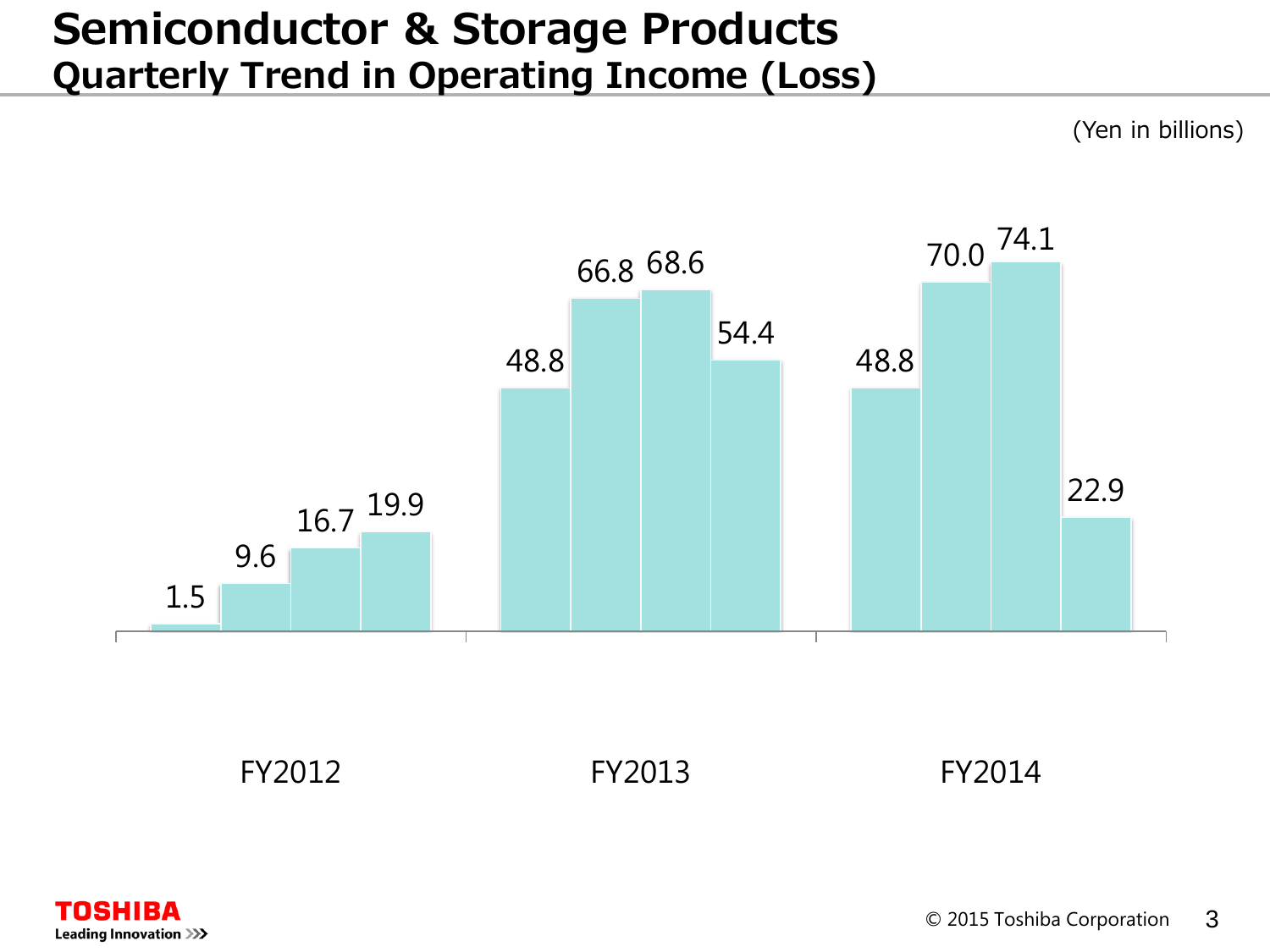#### **Lifestyle Products & Services Results Breakdown**

| <b>Net Sales</b> | FY2012 | FY2013 | <b>FY2014</b> |
|------------------|--------|--------|---------------|
| <b>PC</b>        | 704.7  | 733.6  | 666.3         |
| TV               | 258.8  | 232.9  | 191.7         |
| Home Appliances  | 212.3  | 253.4  | 225.4         |

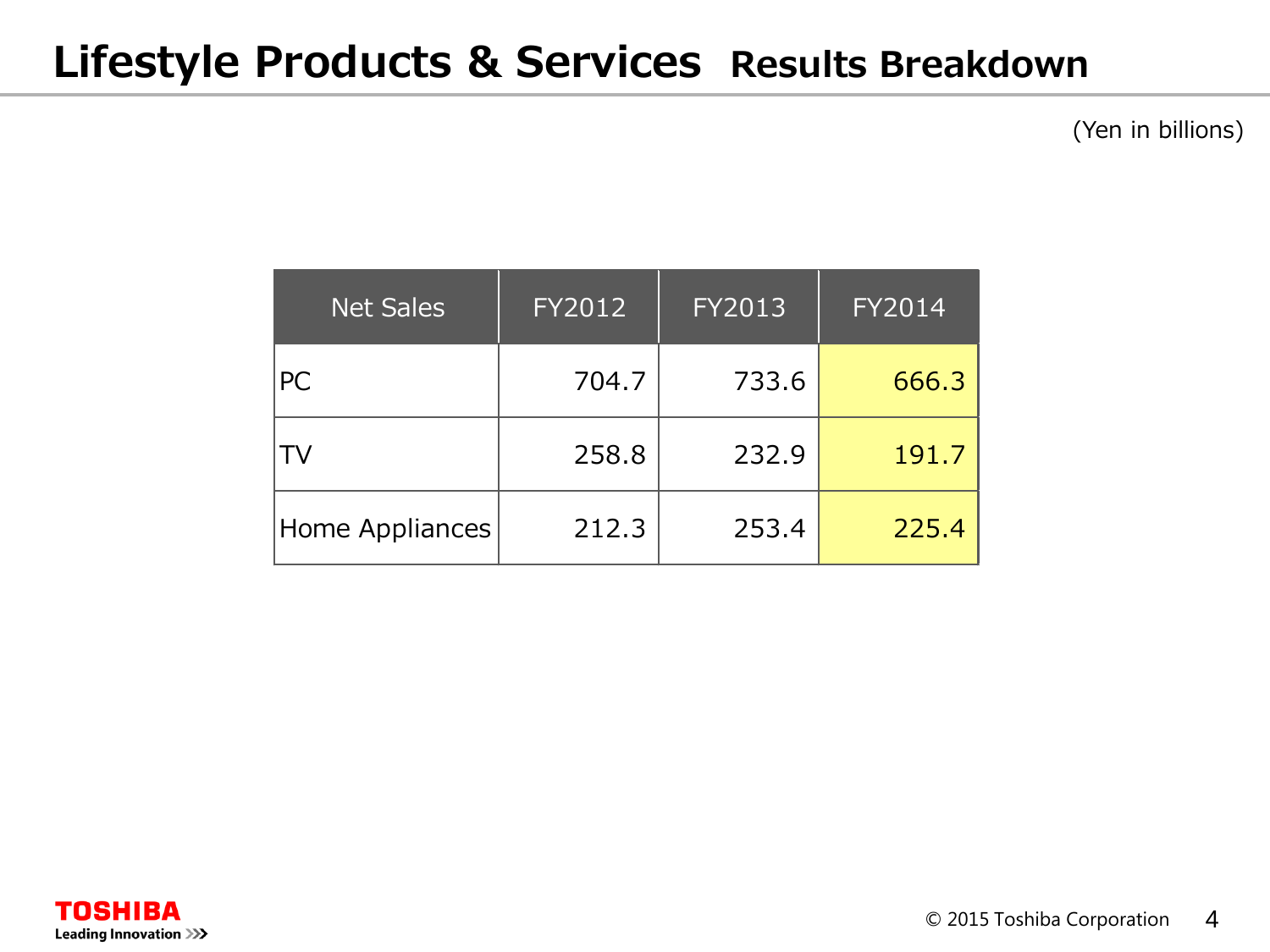【Abstracted from presentation material "The Acquisition of Westinghouse" dated February 8, 2006】

\*Please find this material at our website: http://www.toshiba.co.jp/about/ir/en/pr/pdf/tpr20060208e.pdf



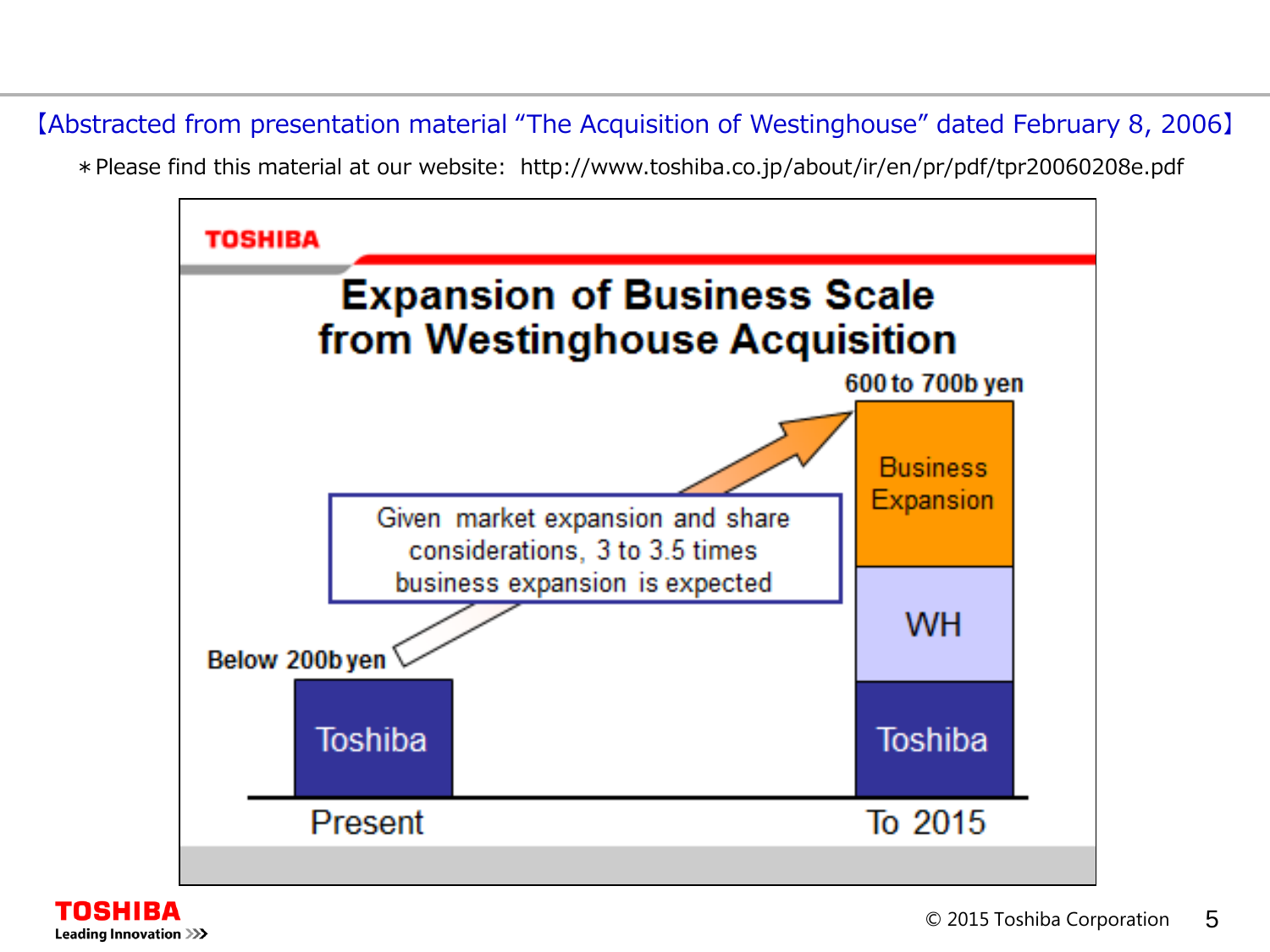#### **Nuclear Power: Fuel and Services Business** from Aug. 18 Re-posted materials

#### Fuel and Services

- ◆ **Promote sales with new fuels offering enhanced efficiency and reliability to take share from competitors(e.g. U.S. BWR market, France, Ukraine and other markets)**
- ◆ Services Business: Unify Toshiba Group's nuclear power business. Offer differentiation **achieved by combining Toshiba and Westinghouse's superior technologies**



Assure Base for Profit of Business by Expanding Fuel and Services Business

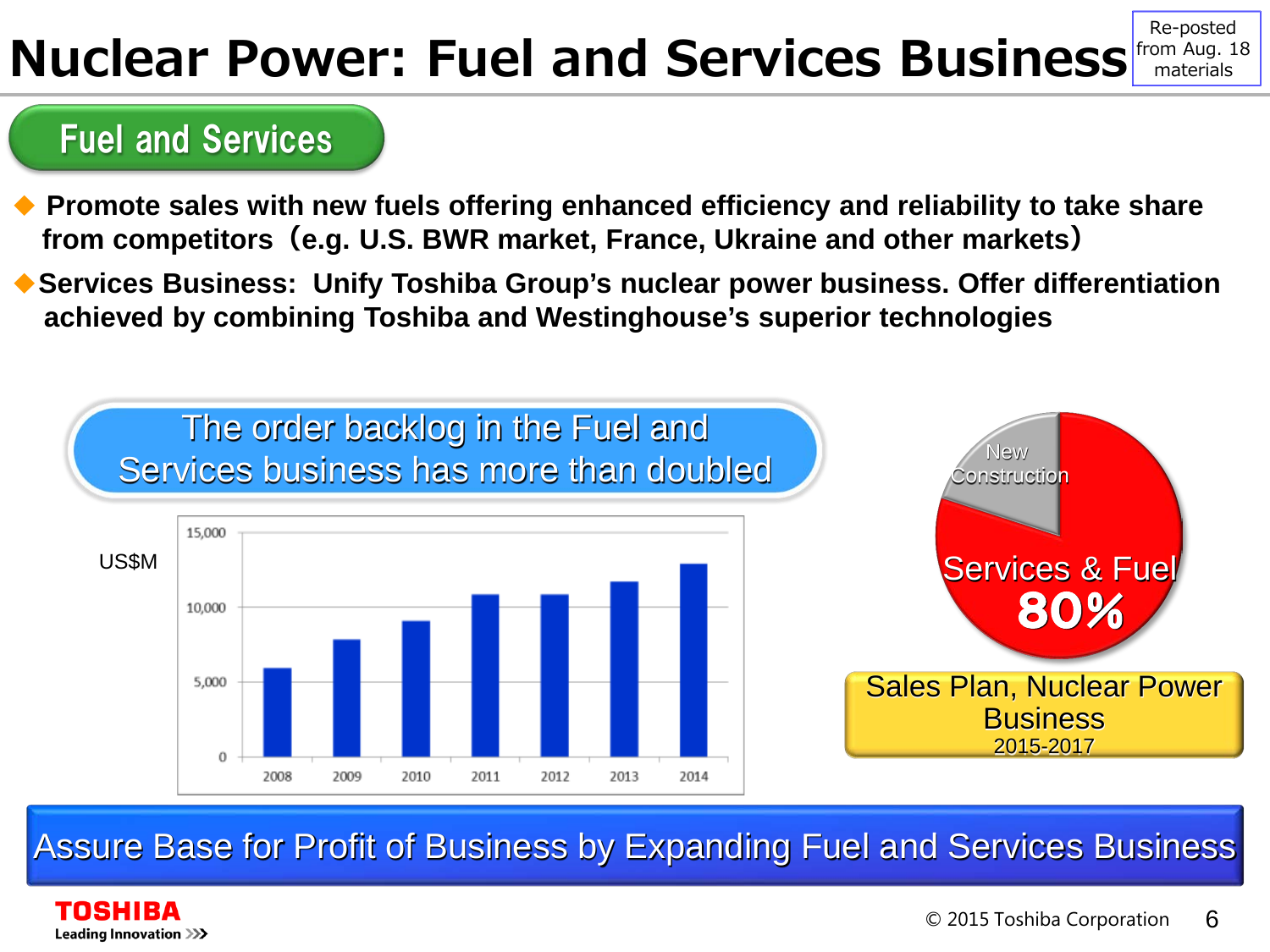### **Nuclear Power Business Consolidated Results and Impairment Evaluation**

Re-posted from Aug. 18 material

#### Net Sales of Nuclear Business (Consolidated)



\* EBITDA: Earnings Before Interest, Taxes, Depreciation and Amortization

**Executed annual impairment test for FY2014 Found nothing indicting the possibility of not being able to collect the value of booked assets** 

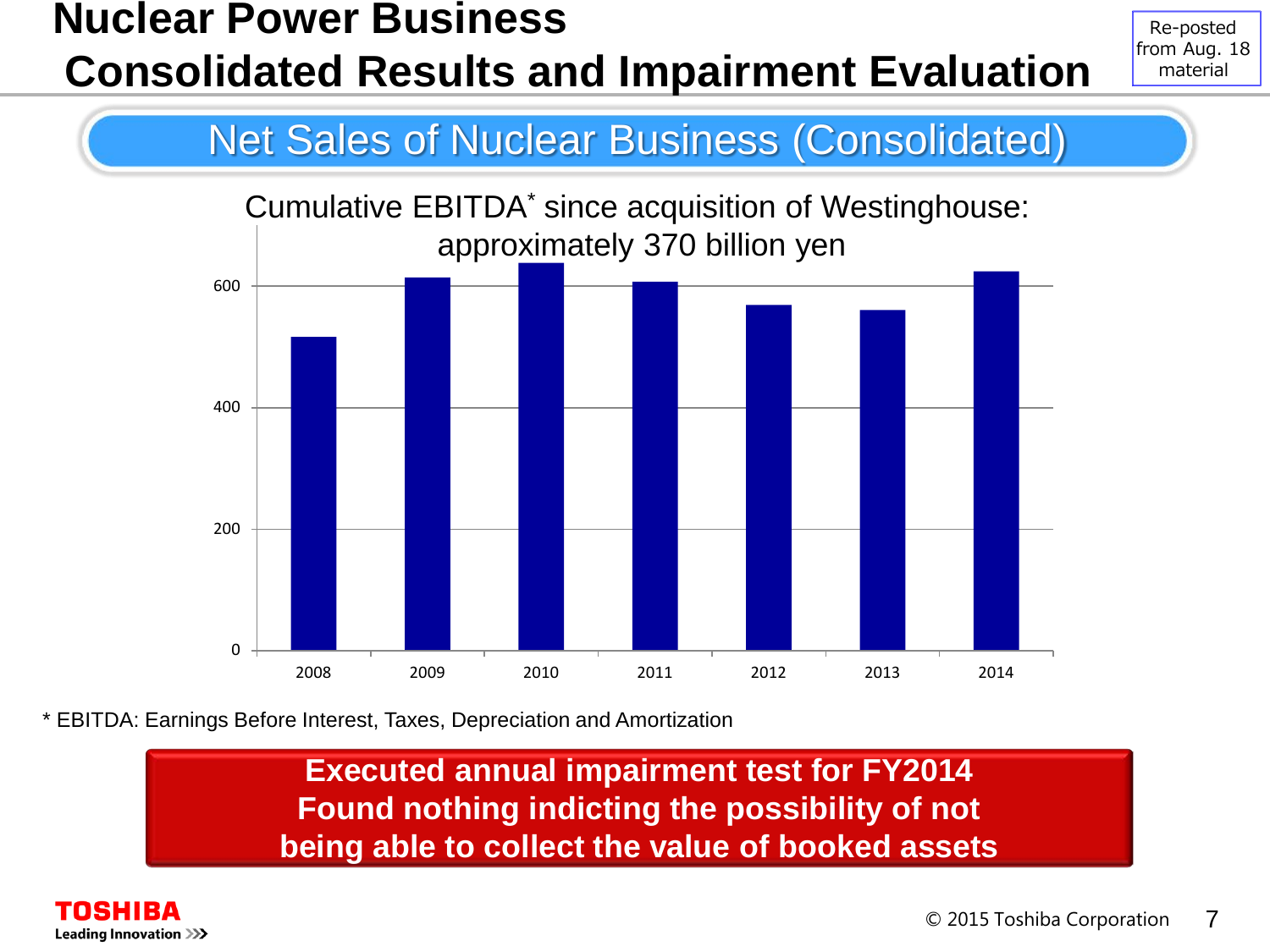#### **Energy & Infrastructure FY2014 Quarterly Trend**



Leading Innovation >>>

© 2015 Toshiba Corporation 8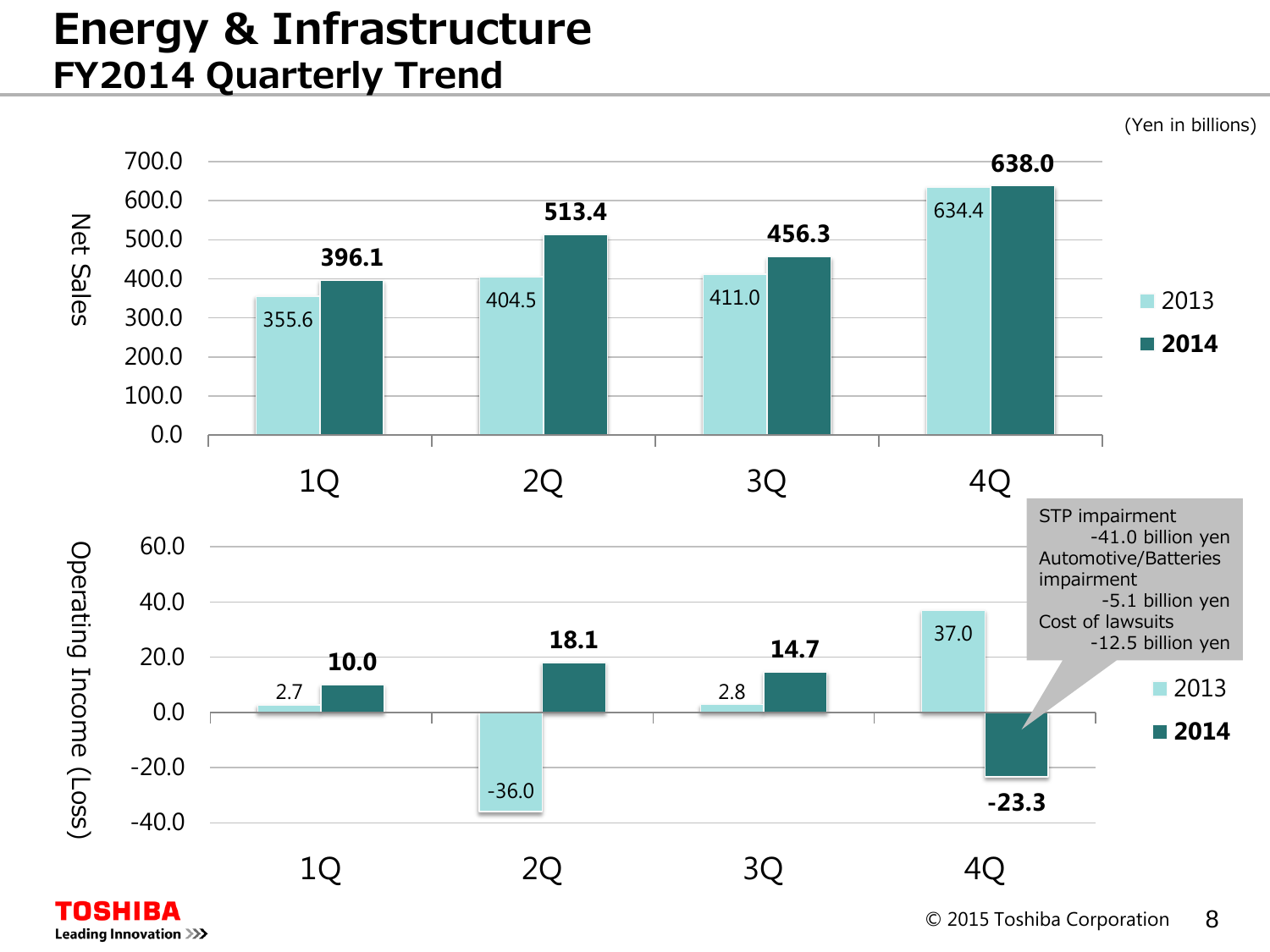#### **Community Solutions FY2014 Quarterly Trend**



Leading Innovation >>>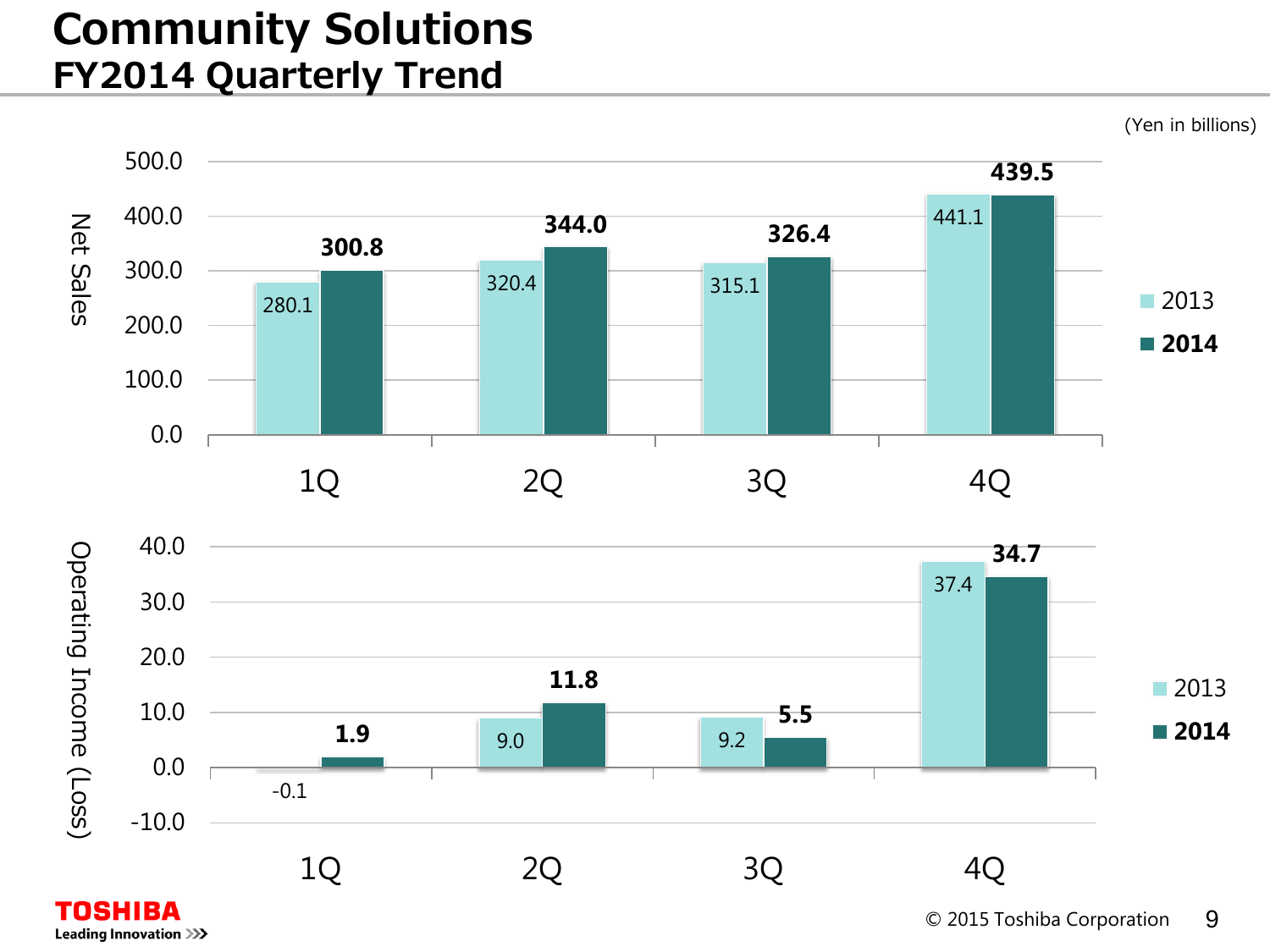#### **Healthcare Systems & Services FY2014 Quarterly Trend**



**TOSHIBA** Leading Innovation >>>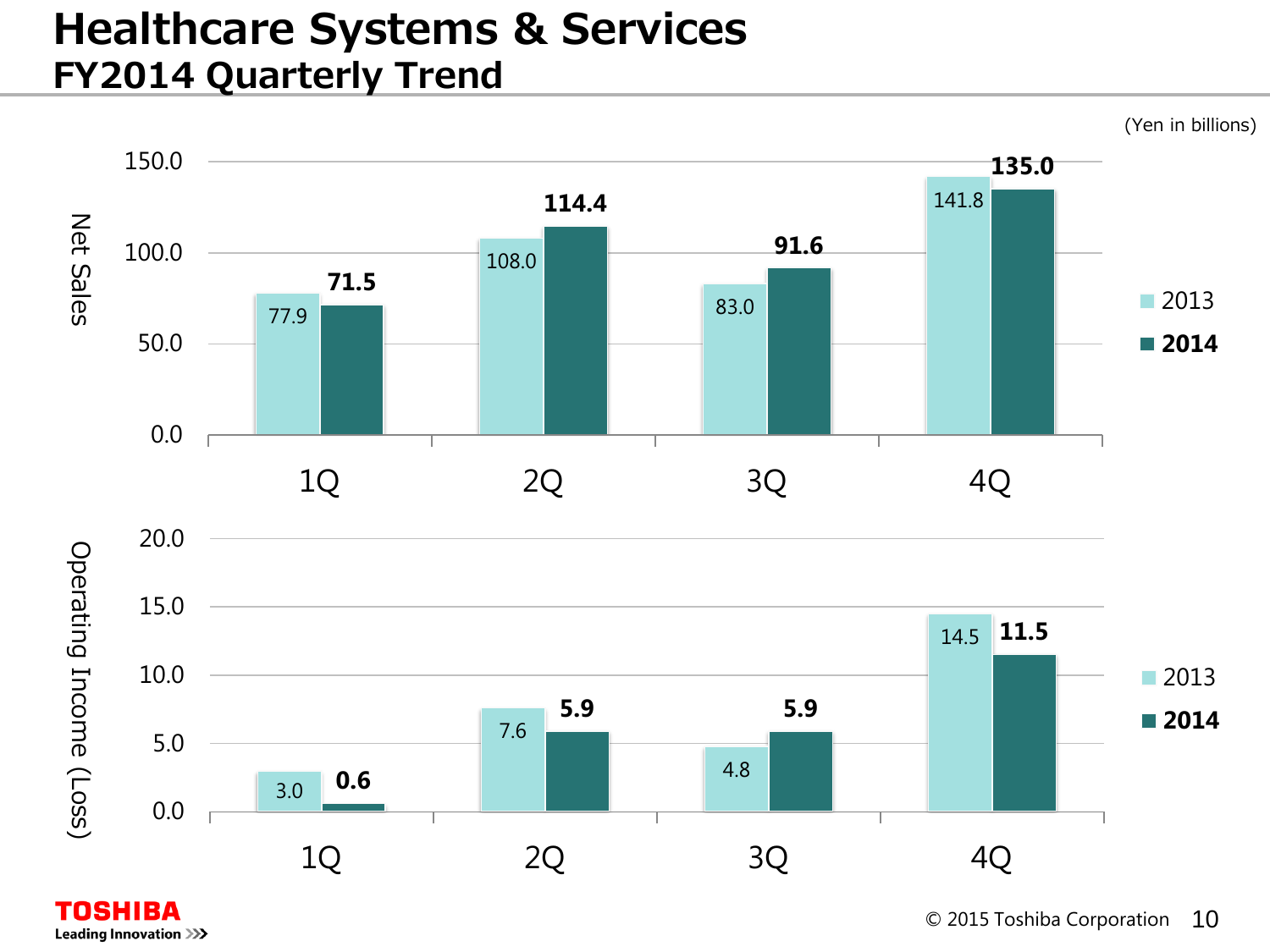#### **Electronic Devices & Components FY2014 Quarterly Trend**



1Q 2Q 3Q 4Q

**TOSHIBA** Leading Innovation >>>

0.0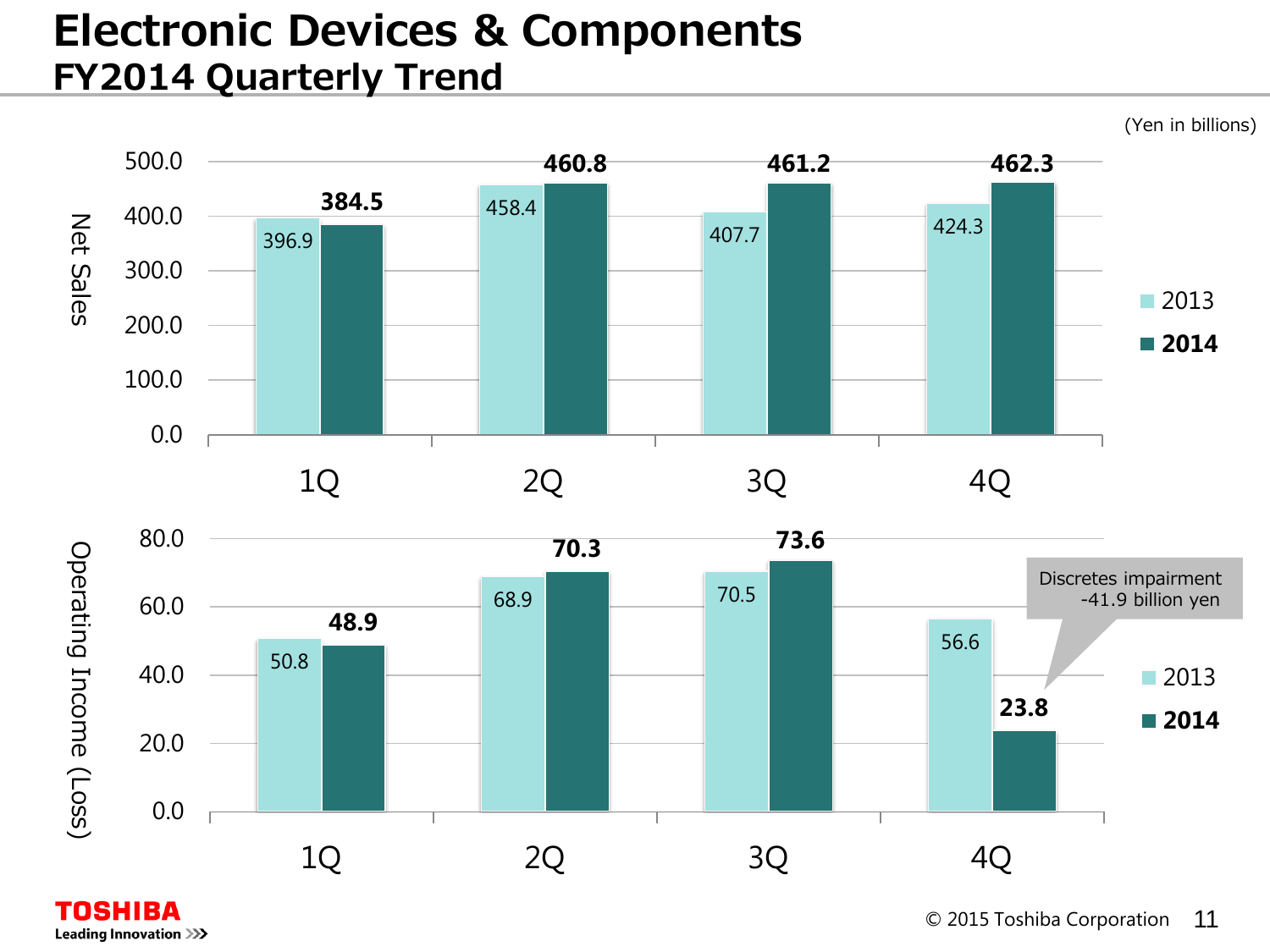#### **Lifestyle Products & Services FY2014 Quarterly Trend**



Leading Innovation >>>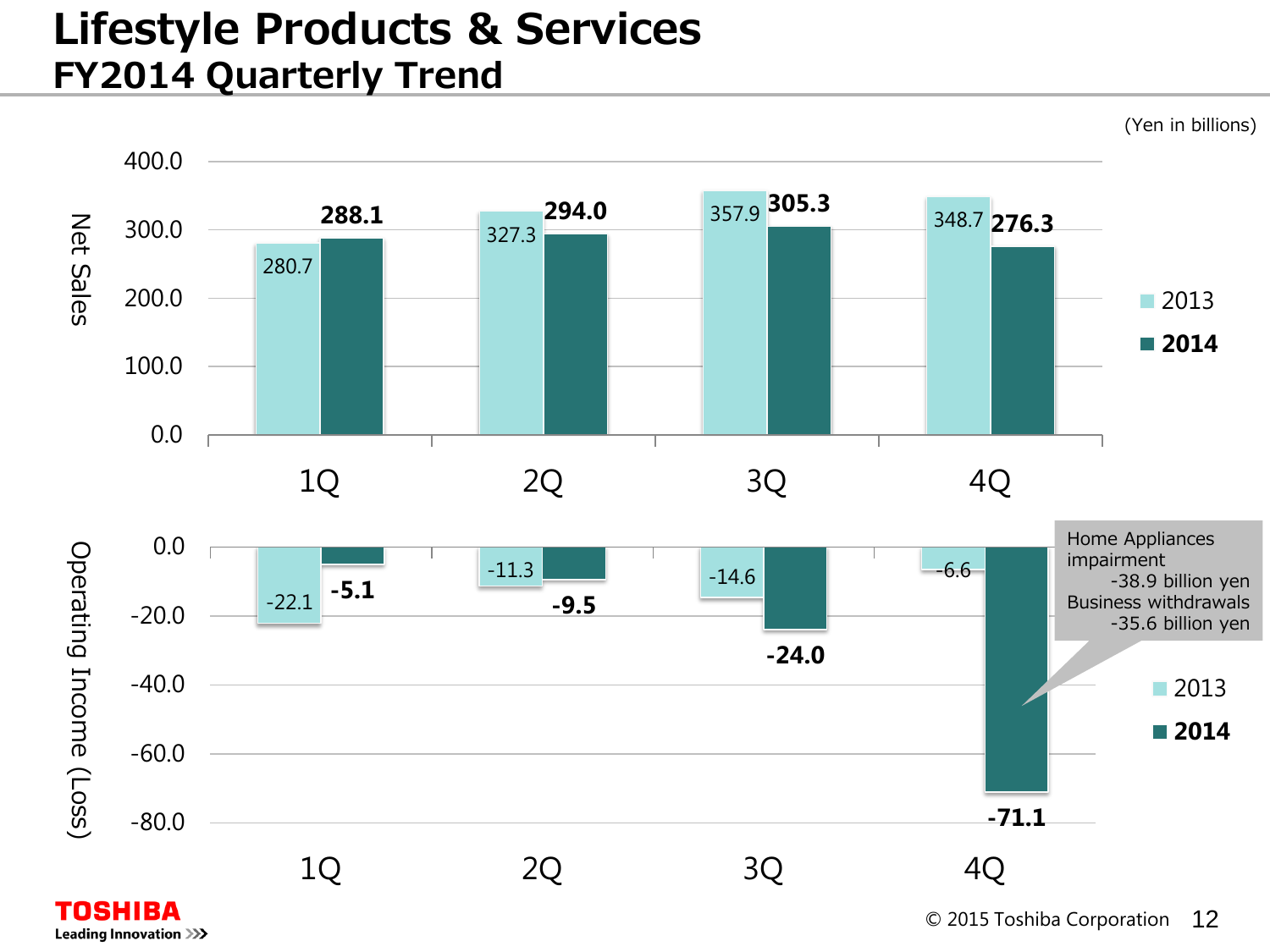#### **Restatement of Past Financial Results FY2009-FY2013**

(Yen in billions)

|                                                                   | FY2009  |            |         |         | FY2010     |         | FY2011  |            |         |
|-------------------------------------------------------------------|---------|------------|---------|---------|------------|---------|---------|------------|---------|
|                                                                   | Before  | Correction | After   | Before  | Correction | After   | Before  | Correction | After   |
| Net Sales                                                         | 6,129.9 | 7.8        | 6,137.7 | 6,270.7 | $-6.7$     | 6,264.0 | 5,994.3 | 2.1        | 5,996.4 |
| Operating Income (Loss)                                           | 117.6   | $-45.8$    | 71.8    | 238.7   | 5.8        | 244.5   | 202.6   | $-87.7$    | 114.9   |
| Income (Loss) before income taxes and<br>noncontrolling interests | 27.2    | $-41.5$    | $-14.3$ | 194.7   | 7.1        | 201.8   | 145.4   | $-84.0$    | 61.4    |
| Net Income (Loss)                                                 | $-19.7$ | $-34.2$    | $-53.9$ | 137.8   | 20.5       | 158.3   | 70.1    | $-66.9$    | 3.2     |
| <b>IFree cash flow</b>                                            | 198.5   | 2.3        | 200.8   | 159.4   | $-2.5$     | 156.9   | $-42.2$ | 2.5        | $-39.7$ |
| Equity attributable to shareholders of<br>the Company             | 797.4   | $-91.5$    | 705.9   | 868.1   | $-74.2$    | 793.9   | 863.5   | $-144.8$   | 718.7   |
| Net interest-bearing debt                                         | 950.9   | 0.0        | 950.9   | 822.5   | 2.5        | 825.0   | 1,021.5 | 0.0        | 1,021.5 |
| Net debt-to-equity ratio                                          | 119%    | 16%        | 135%    | 95%     | 9%         | 104%    | 118%    | 25%        | 143%    |

|                                                                   |               | FY2012     |         | FY2013        |            |         |  |
|-------------------------------------------------------------------|---------------|------------|---------|---------------|------------|---------|--|
|                                                                   | <b>Before</b> | Correction | After   | <b>Before</b> | Correction | After   |  |
| Net Sales                                                         | 5,727.0       | $-4.8$     | 5,722.2 | 6,502.5       | $-12.8$    | 6,489.7 |  |
| Operating Income (Loss)                                           | 197.7         | $-105.6$   | 92.1    | 290.8         | $-33.7$    | 257.1   |  |
| Income (Loss) before income taxes and<br>noncontrolling interests | 159.6         | $-84.7$    | 74.9    | 180.9         | 1.4        | 182.3   |  |
| Net Income (Loss)                                                 | 77.4          | $-64.0$    | 13.4    | 50.8          | 9.4        | 60.2    |  |
| Free cash flow                                                    | $-64.0$       | 0.0        | $-64.0$ | 40.0          | 0.0        | 40.0    |  |
| Equity attributable to shareholders of<br>the Company             | 1,034.3       | $-209.7$   | 824.6   | 1,229.1       | $-201.9$   | 1,027.2 |  |
| Net interest-bearing debt                                         | 1,262.4       | 0.0        | 1,262.4 | 1,217.0       | 0.0        | 1,217.0 |  |
| Net debt-to-equity ratio                                          | 122%          | 31%        | 153%    | 99%           | 19%        | 118%    |  |

**TOSHIBA Leading Innovation >>>**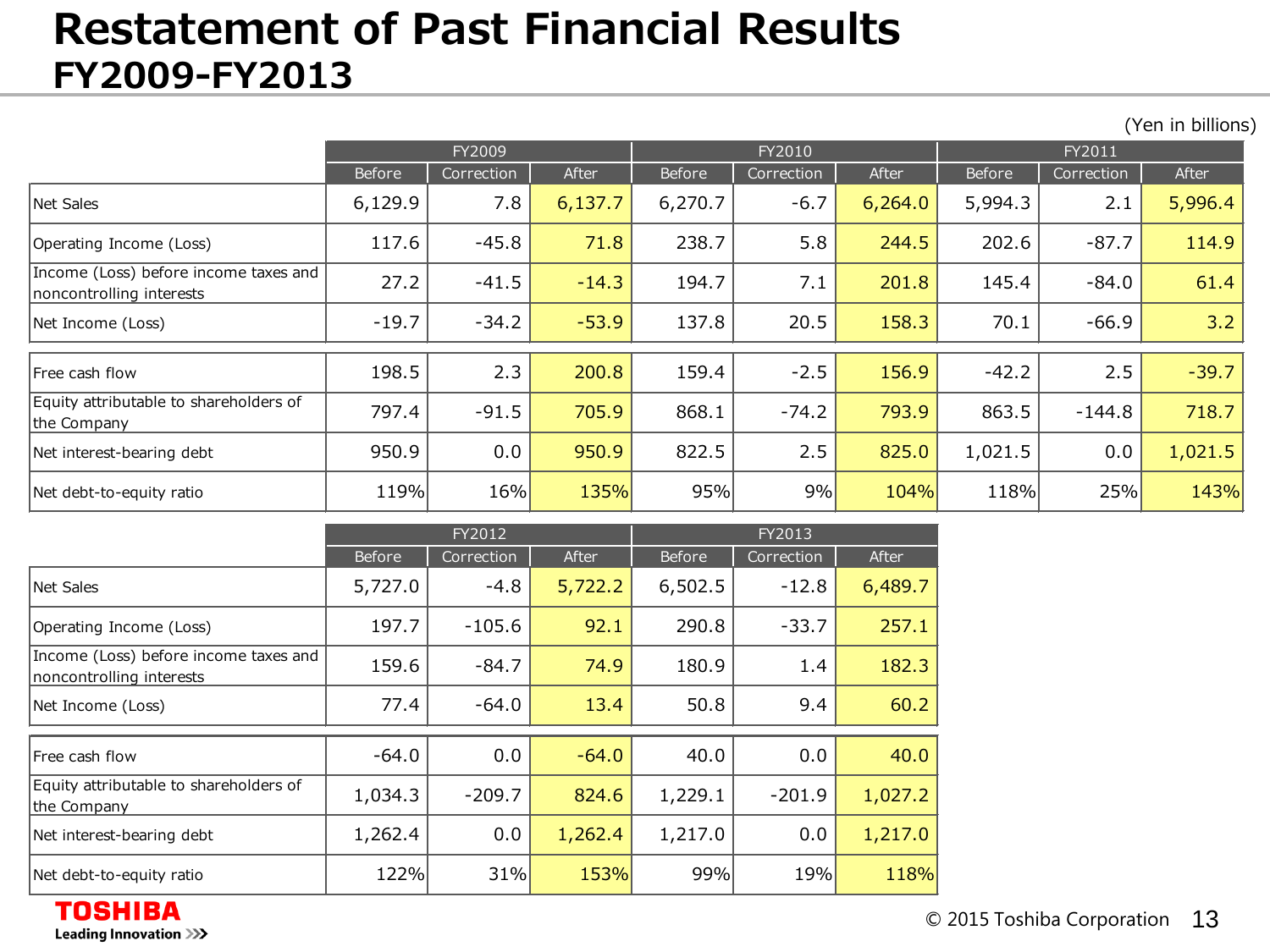#### **Restatement of Past Financial Results FY2009-FY2013 Net Sales by Segment**

Before | Correction | After | Before | Correction | After | Before | Correction | After Digital Products |<sup>(\*)</sup> 2,363.6 | -249.9 | 2,113.7 |<sup>(\* /</sup> 2,328.6 | -127.3 | 2,201.3 | 1,664.0 | 2.6 | 1,<mark>666.6</mark> Electronic Devices | 1,309.1 | 4.8 | 1,313.9 | 1,347.7 | 0.0 | 1,347.7 |<sup>、</sup> / 1,616.3 | -106.0 | 1,510.3 Social Infrastructure | 2,302.9 | -0.7 | 2,302.2 | 2,267.7 | -7.2 | 2,260.5 | 2,412.8 | -0.4 | 2,412.4 Home Appliances | 579.8 | 1.9 | 581.7 | 599.8 | 0.0 | 599.8 | 576.8 | 0.0 | 576.8 Others | 315.8 | 0.0 | 315.8 | 352.9 | 0.0 | 326.9 | 0.0 | 326.9 Corporate and Eliminations | -489.6 | 0.0 | -489.6 | -498.2 | -496.7 | -496.6 | -496.6 | -496.6 Total | 6,381.6 | -243.9 <mark>| 6,137.7 |</mark> 6,398.5 | -134.5 <mark>| 6,264.0 |</mark> 6,100.3 | -103.9 | <mark>5,996.4</mark> FY2011 Net Sales FY2009 FY2010  $\left| \begin{matrix} (*) & 2,363.6 \end{matrix} \right|$  -249.9  $\left| \begin{matrix} 2,113.7 \end{matrix} \right|$ (\*)

|                            |                     | FY2012     |              |                           |                  |
|----------------------------|---------------------|------------|--------------|---------------------------|------------------|
| Net Sales                  | Before              | Correction | <b>After</b> |                           | <b>Net Sales</b> |
| Digital Products           | 1,432.7             | $-2.0$     | 1,430.7      | Energy & Infrastruct      |                  |
| Electronic Devices         | $^{(*)}$<br>1,335.3 | -79.6      | 1,255.7      | <b>Community Solution</b> |                  |
| Social Infrastructure      | 2,564.2             | 3.6        | 2,567.8      | Healthcare Systems & Ser  |                  |
| Home Appliances            | 591.5               | 0.0        | 591.5        | Electronic Devices & Com  |                  |
| <b>Others</b>              | 310.7               | 0.0        | 310.7        | Lifestyle Products &      |                  |
| Corporate and Eliminations | $-434.1$            | $-0.1$     | $-434.2$     | Others                    |                  |
| <b>Total</b>               | 5,800.3             | $-78.1$    | 5,722.2      | Corporate and Elimir      |                  |

| <b>Net Sales</b>           | FY2012   |            |              |
|----------------------------|----------|------------|--------------|
|                            | Before   | Correction | <b>After</b> |
| Digital Products           | 1,432.7  | $-2.0$     | 1,430.7      |
| Electronic Devices         | 1,335.3  | $-79.6$    | 1,255.7      |
| Social Infrastructure      | 2,564.2  | 3.6        | 2,567.8      |
| Home Appliances            | 591.5    | 0.0        | 591.5        |
| <b>Others</b>              | 310.7    | 0.0        | 310.7        |
| Corporate and Eliminations | $-434.1$ | $-0.1$     | $-434.2$     |
| Total                      | 5,800.3  | $-78.1$    | 5,722.2      |
|                            |          |            |              |
|                            |          |            |              |

(\*) Although the mobile phone business (in the Digital Products business) and ODD business (in the Digital Products business until FY2010 and in the Electronic Devices & Components business from FY2011) have been classified as discontinued operations, in FY2010 and FY2013, respectively, results of the previous fiscal years for such businesses in the "Before" figures are not revised to reflect these changes. For "After" figures the changes are reflected. (\*) The figures by segment have not been reclassified to reflect changes to the current organization base.

(\*) Advanced R&D expenses and headquarters administrative overhead expenses have not been reclassified to reflect changes in the allocation method.

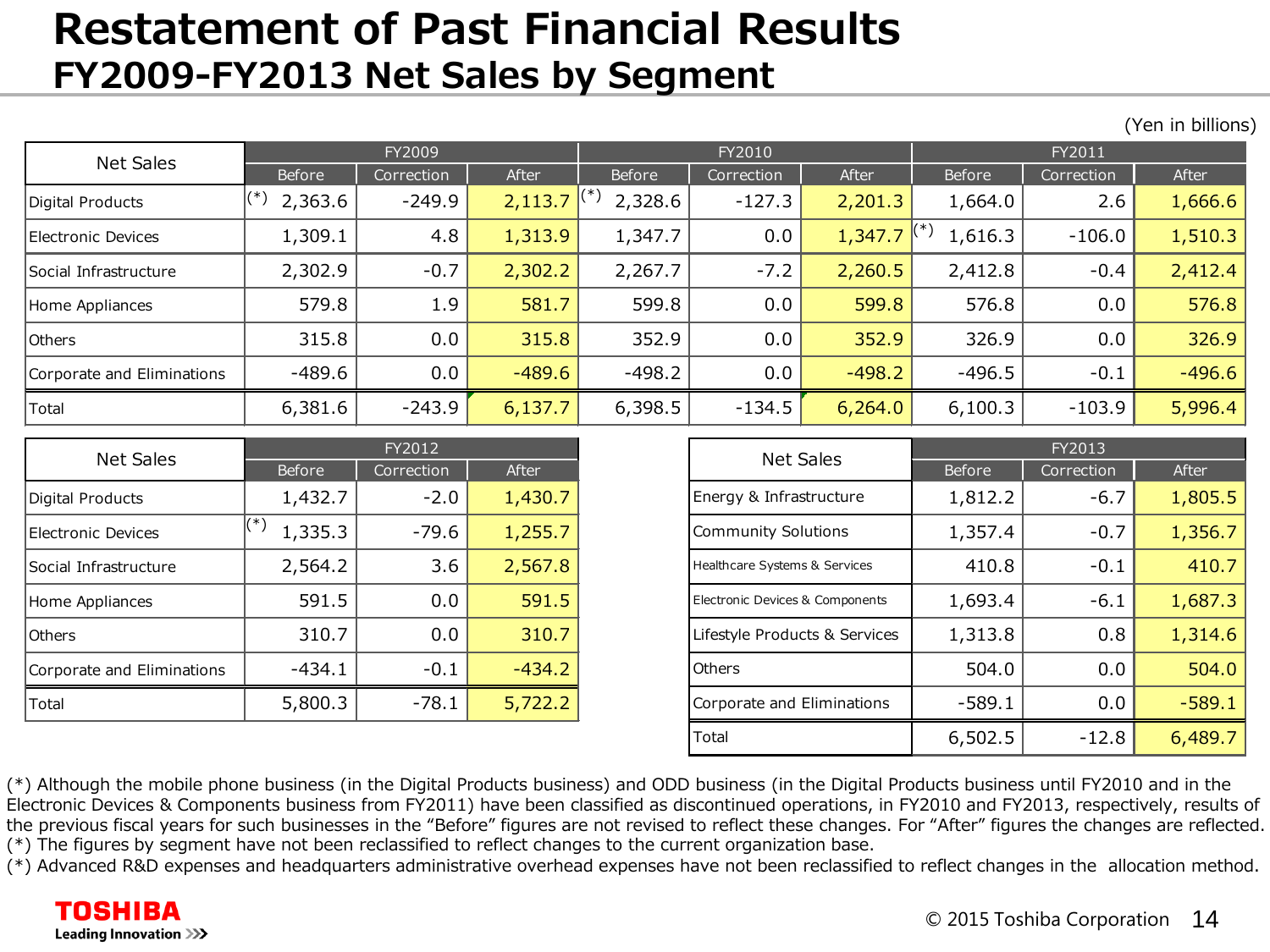#### **Restatement of Past Financial Results FY2009-FY2013 Operating Income (Loss) by Segment**

|                            |             |            |              |        |            |            |               |            | (Yen in billions) |  |
|----------------------------|-------------|------------|--------------|--------|------------|------------|---------------|------------|-------------------|--|
| Operating Income (Loss)    |             | FY2009     |              |        | FY2010     |            |               | FY2011     |                   |  |
|                            | Before      | Correction | <b>After</b> | Before | Correction | After      | <b>Before</b> | Correction | After             |  |
| Digital Products           | (*`<br>13.3 | $-38.0$    | $-24.7$ (*)  | 13.2   | 4.4        | 17.6       | $-28.2$       | $-12.2$    | $-40.4$           |  |
| Electronic Devices         | $-24.2$     | $-4.6$     | $-28.8$      | 86.8   | $-0.6$     | $86.2$ (*) | 90.2          | $-61.2$    | 29.0              |  |
| Social Infrastructure      | 136.3       | $-1.8$     | 134.5        | 137.1  | $-0.9$     | 136.2      | 134.2         | $-17.9$    | 116.3             |  |
| Home Appliances            | $-5.4$      | 0.3        | $-5.1$       | 8.8    | 0.1        | 8.9        | 5.7           | 0.0        | 5.7               |  |
| <b>Others</b>              | $-4.3$      | $-1.3$     | $-5.6$       | $-7.6$ | 1.3        | $-6.3$     | 2.9           | $-0.1$     | 2.8               |  |
| Corporate and Eliminations | 1.5         | 0.0        | 1.5          | 2.0    | $-0.1$     | 1.9        | 1.8           | $-0.3$     | 1.5               |  |
| Total                      | 117.2       | $-45.4$    | 71.8         | 240.3  | 4.2        | 244.5      | 206.6         | $-91.7$    | 114.9             |  |

|                              |             | FY2012     |         |                                 |
|------------------------------|-------------|------------|---------|---------------------------------|
| Operating Income (Loss)      | Before      | Correction | After   | Operating Income (Loss)         |
| Digital Products             | $-24.4$     | $-31.3$    | $-55.7$ | Energy & Infrastructure         |
| Electronic Devices           | (*)<br>91.4 | $-50.0$    | 41.4    | <b>Community Solutions</b>      |
| <b>Social Infrastructure</b> | 135.9       | $-20.7$    | 115.2   | Healthcare Systems & Services   |
| Home Appliances              | 2.4         | $-0.6$     | 1.8     | Electronic Devices & Components |
| Others                       | $-11.8$     | 0.0        | $-11.8$ | Lifestyle Products & Services   |
| Corporate and Eliminations   | 0.8         | 0.4        | 1.2     | Others                          |
| Total                        | 194.3       | $-102.2$   | 92.1    | Corporate and Eliminations      |

| Operating Income (Loss)              | FY2012  |          | Operating Income (Loss) | FY2013                          |            |         |
|--------------------------------------|---------|----------|-------------------------|---------------------------------|------------|---------|
| <b>After</b><br>Before<br>Correction |         |          |                         |                                 | Correction |         |
| Digital Products                     | $-24.4$ | $-31.3$  | $-55.7$                 | Energy & Infrastructure         | 32.3       | $-31.0$ |
| Electronic Devices                   | 91.4    | $-50.0$  | 41.4                    | <b>Community Solutions</b>      | 51.9       | 1.4     |
| Social Infrastructure                | 135.9   | $-20.7$  | 115.2                   | Healthcare Systems & Services   | 28.6       | 0.0     |
| Home Appliances                      | 2.4     | $-0.6$   | 1.8                     | Electronic Devices & Components | 238.5      | 3.1     |
| <b>Others</b>                        | $-11.8$ | 0.0      | $-11.8$                 | Lifestyle Products & Services   | $-51.0$    | $-7.1$  |
| Corporate and Eliminations           | 0.8     | 0.4      | 1.2                     | <b>Others</b>                   | $-8.7$     | 0.0     |
| Total                                | 194.3   | $-102.2$ | 92.1                    | Corporate and Eliminations      | $-0.8$     | $-0.1$  |
|                                      |         |          |                         | Total                           | 290.8      | $-33.7$ |
|                                      |         |          |                         |                                 |            |         |

(\*) Although the mobile phone business (in the Digital Products business) and ODD business (in the Digital Products business until FY2010 and in the Electronic Devices & Components business from FY2011) have been classified as discontinued operations, in FY2010 and FY2013, respectively, results of the previous fiscal years for such businesses in the "Before" figures are not revised to reflect these changes. For "After" figures the changes are reflected. (\*) The figures by segment have not been reclassified to reflect changes to the current organization base.

(\*) Advanced R&D expenses and headquarters administrative overhead expenses have not been reclassified to reflect changes in the allocation method.